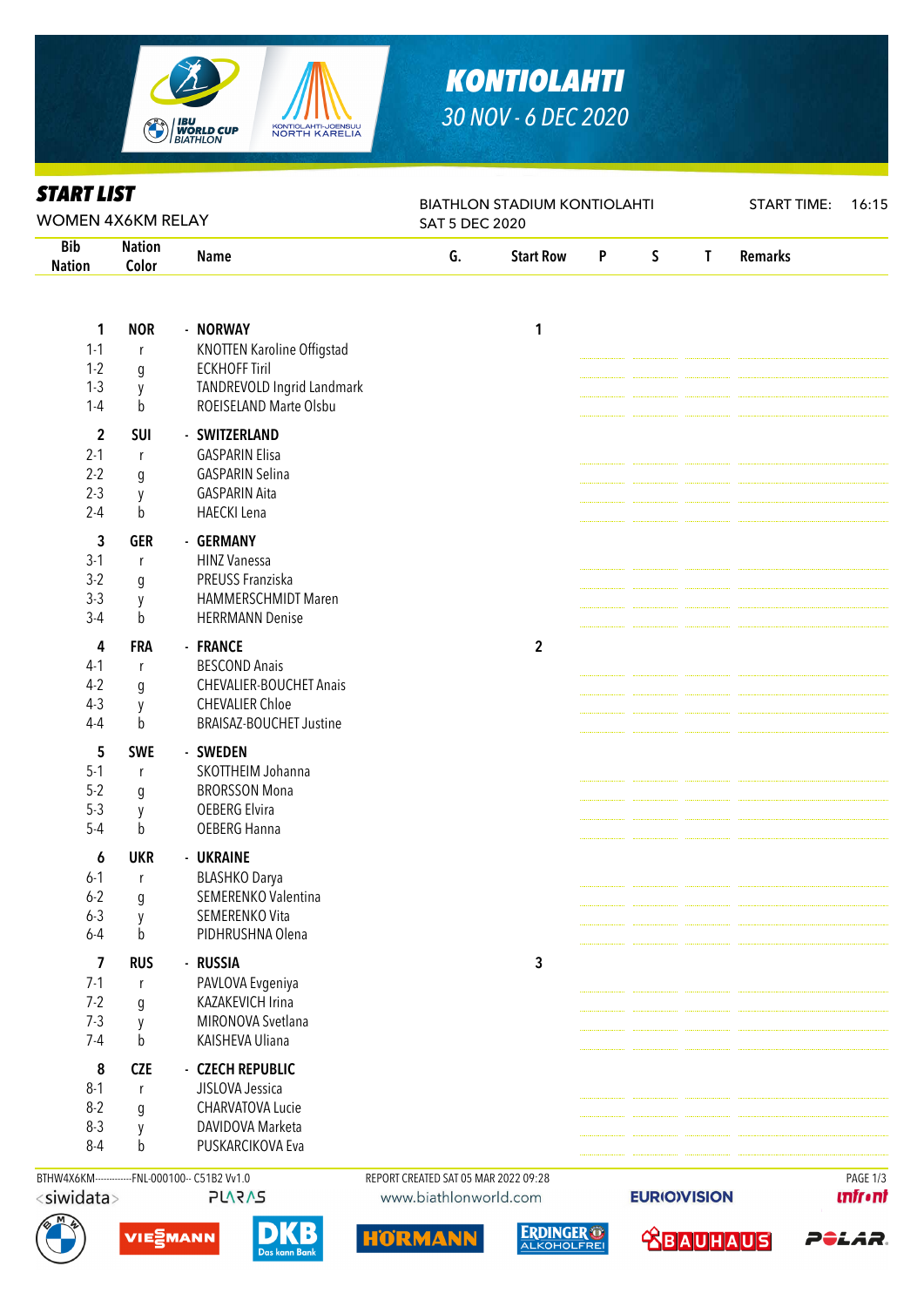

# *KONTIOLAHTI 30 NOV - 6 DEC 2020*

BIATHLON STADIUM KONTIOLAHTI

|  | <b>START LIST</b> |
|--|-------------------|
|  |                   |

Bib

### WOMEN 4X6KM RELAY SAT 5 DEC 2020 Nation Name G. Start Row P S T Remarks Nation Color 9 ITA - ITALY 9-1 <sup>r</sup> VITTOZZI Lisa 9-2 g LARDSCHNEIDER Irene 9-3 y WIERER Dorothea 9-4 b SANFILIPPO Federica 10 POL - POLAND 4 10-1 <sup>r</sup> ZBYLUT Kinga 10-2 g HOJNISZ-STAREGA Monika 10-3 y ZUK Kamila 10-4 b PITON Karolina 11 AUT - AUSTRIA 11-1 <sup>r</sup> ZDOUC Dunja 11-2 g SCHWAIGER Julia 11-3 y INNERHOFER Katharina 11-4 b HAUSER Lisa Theresa 12 USA - UNITED STATES 12-1 <sup>r</sup> DUNKLEE Susan 12-2 g EGAN Clare 12-3 y IRWIN Deedra 12-4 b REID Joanne 13 BLR - BELARUS 5 13-1 <sup>r</sup> ALIMBEKAVA Dzinara 13-2 q KRUCHINKINA Irina 13-3 y SOLA Hanna 13-4 b KRUCHINKINA Flena 14 CAN - CANADA 14-1 <sup>r</sup> BEAUDRY Sarah 14-2 q BANKES Megan 14-3 y LUNDER Emma 14-4 b MOSER Nadia 15 FIN - FINLAND 15-1 <sup>r</sup> MINKKINEN Suvi 15-2 g EDER Mari 15-3 y LEHTONEN Venla 15-4 b JANKA Erika 16 KAZ - KAZAKHSTAN 6 16-1 <sup>r</sup> BELCHENKO Yelizaveta 16-2 g KLIMINA Darya 16-3 y KOLOMIYETS Alina 16-4 b KONDRATYEVA Anastassiya BTHW4X6KM-------------FNL-000100-- C51B2 Vv1.0 REPORT CREATED SAT 05 MAR 2022 09:28 PAGE 2/3**EURIO)VISION**





www.biathlonworld.com





**ABAUHAU** 



P<del>o</del>lar.

START TIME: 16:15